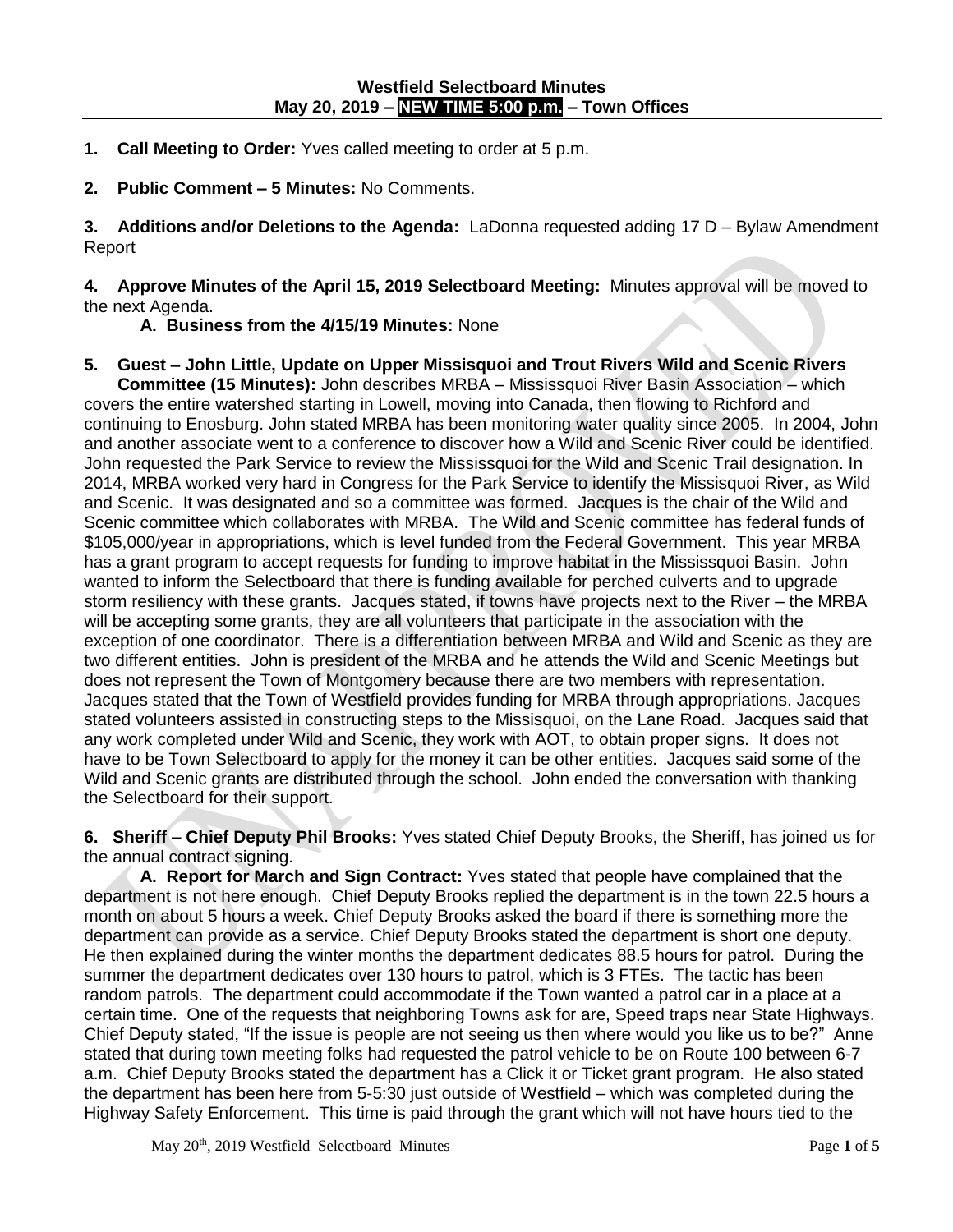March report. The department has to stick to the higher traffic areas to show the numbers. It has been noted that Town and Village Centers tend to have higher numbers. This program only focuses on the Route 100 corridor – Jacques asked if someone was ticketed on Route 100 would the Town receive any funds. Chief Deputy Brooks asked if the speed zone is 35 on Route 100 because that needs to be in ordinance. He stated the department issues very few state tickets but almost every town, has local ordinances. Any speed limit on the state highway that is less than 50 can be adopted by Towns. The Town would need to fill out a request to the Judicial bureau and a portion of the State highway funds could come to the town but only if it is in the Town Ordinance. LaDonna has reviewed and it is not. Jacques is asking because the town sees very little money from fines. Chief Deputy Brooks, highly recommends revising the local ordinance. For the Sheriff's office, the local code is utilized. If the State Police stop someone in the village they are going to write it under the state speed limit ordinance and that money goes to the general fund.

**C. Portable Radar Sign for North Hill Road near Reservoir Road:** Chief Deputy Brooks stated they have a portable radar sign and they will shoot for next week to put the machine out. Yves stated a women who wants a speed radar sign near her home, she claimed that last year it worked and would like it again this year. Deputy Brooks stated it's available because of the Highway Safety Program. He has two officers that can deploy it around the county. The department can provide the data from the sign and give a report as to what the data was for the day. The department will not leave it out overnight because someone has hit it with a car in a prior incident. Yves stated the Town is in the process of buying two radar signs, one for the south side of Westfield and one for the north side of Westfield. Chief Deputy Brooks recommended that it be put near the speed limit sign. Mary Lou has been working on it for a year. Chief Deputy Brooks stated Glover had invested at least \$15,000 and it took some time. Chief Deputy Brooks said he will make it a point to let the deputies know that Westfield would like it out tomorrow. Chief Deputy Brooks will insist on the radar sign to be out between 5-5:30 a.m. Yves stated our biggest complaint is North Hill and the village flat. Chief Deputy Brooks, stated the Speed Cart does retain the data and he has seen it on the flats and will locate the data for comparison. Chief Deputy Brooks stated, it will show the selectboard from a Year or Two ago. Yves stated the report for March only showed 6 hours worked from the Department. Chief Deputy Brooks said he cannot speak to March. Yves stated it is supposed to be 22.5 hours – and asked why the month is so low? Chief Deputy Brooks stated nearly every town wants to see more tickets and fewer warnings, not saying everything has to have a ticket. Yves stated the Town of Westfield is not here to make money and we are asking for the traffic to be slow through the town. Yves stated that the Librarian has an afterschool program and there are kids getting off the bus and he wants the safety of those kids. LaDonna stated that they walk around the town as an afterschool program. Anne asked if the State would provide the Radar sign this year because they have had one before.

**B. Sign Contract:** Chief Deputy Brooks stated the dates reflect from this year to next year, the department rate did go up. Jacques stated the contract is the same but the rate has changed – 3367.85 is the quarterly payments. Deputy Brooks stated the rate did change from 38.88 to 49.90. Yves asked, If the department is supposed to be out here for 22.5 hours and they only log 6 hours, does the Town get credit for this? Deputy Brooks stated he will verify and he said they may owe the Town some money. Deputy Brooks stated the department does billing differently for each town. For example, if we are going to provide 22.5 hours and we don't meet that obligation we only bill for the 6 hours in the months' time. And if it is over 30 hours the next month we won't bill you. He said they were short staffed this winter but have other people in training now.

**D. ATV Ordinance Enforcement:** The Sheriff's department has contracted with VASA to do ATV enforcement – the bulk of it will be on their trails. Westfield currently does not have a trail. Jacques stated that VASA is working to make a trail. Chief Deputy Brooks replied, if the roads are open and someone is abiding by the speed limit, the department typically does not stop them. The Chief Deputy stated, he would like to see more laws at the state level and not have different ordinances for different towns. The ATV ordinance is where we really see a difference. The Chief Deputy stated in Westfield,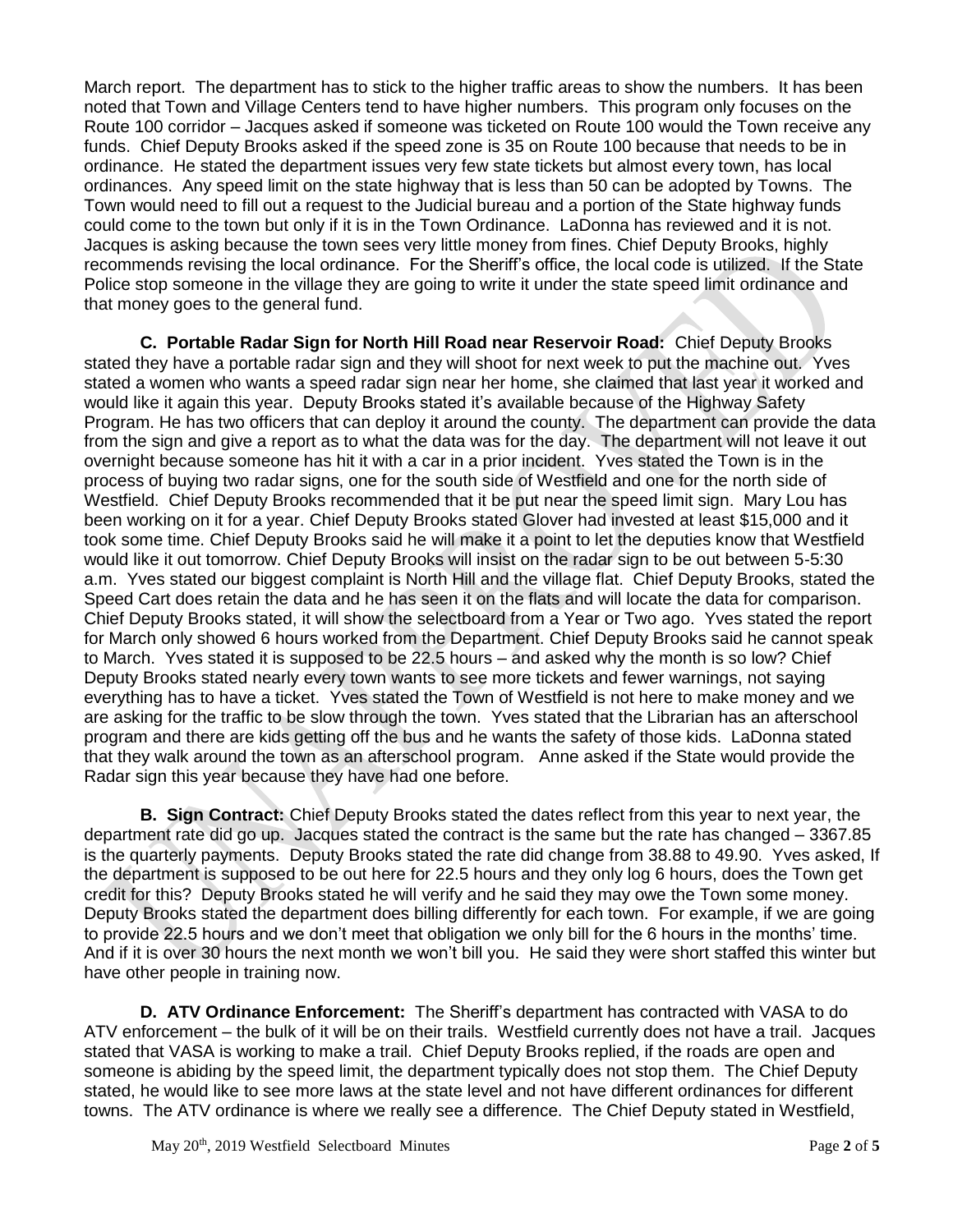everything is open. Glover is posted. One of the questions was, is it not open until it is signed? Therefore, someone can contest a ticket if the roads have to be signed. Chief Deputy Brooks stated the town has to have specific signs for every speed limit sign; there is a small sign that has ATV sign that states ATV Speed Limit is 35. They are located below the 35 sign on the same post. They are pop riveted. Barton has the same signs. Jacques asked is there a standard state sign for posting? Anne noted; in section G all town highways must be appropriately signed. Yves asked, do you put something coming into town? – Town Maintained Roads open to ATV traffic. Jacques stated we need to talk to Dan from VASA to ensure the ATV roads are signed properly. The minute someone contests a ticket it will be how the judge interprets the ordinance. Chief Deputy Brooks stated that a couple of towns had to revise ordinances in the past because of the lack of information in the ordinance.

**7. Update on Zoning Variance for Town Garage Expansion:** Yves spoke with Jason Belisle who stated Ethan Bathalon will assist with the construction. Yves stated they cannot start until end of July to August. Yves stated the town is set to go, because the Town does not need to get a variance or zoning permit because the Town is a Municipality.

**8. Update on Municipal Facilities Grant for Town Garage, Clerk's Roof & Radar Signs:** Jacques stated that they were unable to get the grant. According to the Zoning Administrator for the town garage, due to the timing, we can't wait until late fall to begin construction which is when we would here about approval. The Town would only qualify for 15%. Jacques stated if the Town would want to continue we can do so, by just keeping in the radar signs and the roof. LaDonna stated the Town only did the first part of the grant but can't get approval because we need to get all the information submitted. Yves stated to continue with the grant and eliminate the garage – The total amount of the grant is \$30,000, with a 15% match. The first round of money offered is state money and so we would have to revert to accepting federal. It's the same deadline that we applied for April 19th. They have a copy and just have to follow up with a list of items that they need. Jacques stated that we have not sent the financials and they want the last three years of the financials and this year's budget. Jacques stated we will hold off until September and you cannot do anything until you're approved. Typically you show invoices and then they reimburse the town. Yves stated it would be good to ask when you do get approved.

**9. Sign Warrant for Delinquent Dogs**: Yves stated we are down to two individuals for delinquent dogs.

## **10. Road Updates:**

**A. Update on ATV Permits and VASA State Highway Access Application:** Update on permit is 28 permits and only three from Westfield. The Route 100 Access Application has been signed by Yves and submitted to the State of Vermont by VASA.

**B. Progress on Radar Signs:** Mary Lou emailed Nate Covey for assistance but she did get assistance from another town. 10 Technical Requirements – Yves read the requirements out loud (please see attached VTrans RSFS Guidelines with Policy #3014) Mary Lou said she can answer these questions but needs documentation. The only paperwork she received was the specs from Johnson Hardware and Jacques stated to search the vin number to get the documentation. Mary Lou stated she will find these technical radar signs needed to meet the specs.

**C. Update on Hisman Trees in Power Lines on School Street – Eric Kennison**: The Arborist to Vermont Electric (VEC) Co-Op feels it is not in imminent danger. It would be Hismans responsibility. He would be willing to get him here if the Town was willing to cut the trees? Eric said to leave them there because of the cost per tree. He can install a new pipe for Hisman and extend the culvert and bump it out with stone so its not so close to the tree. Eric stated 600-700 will be the total cost to have a better turn around.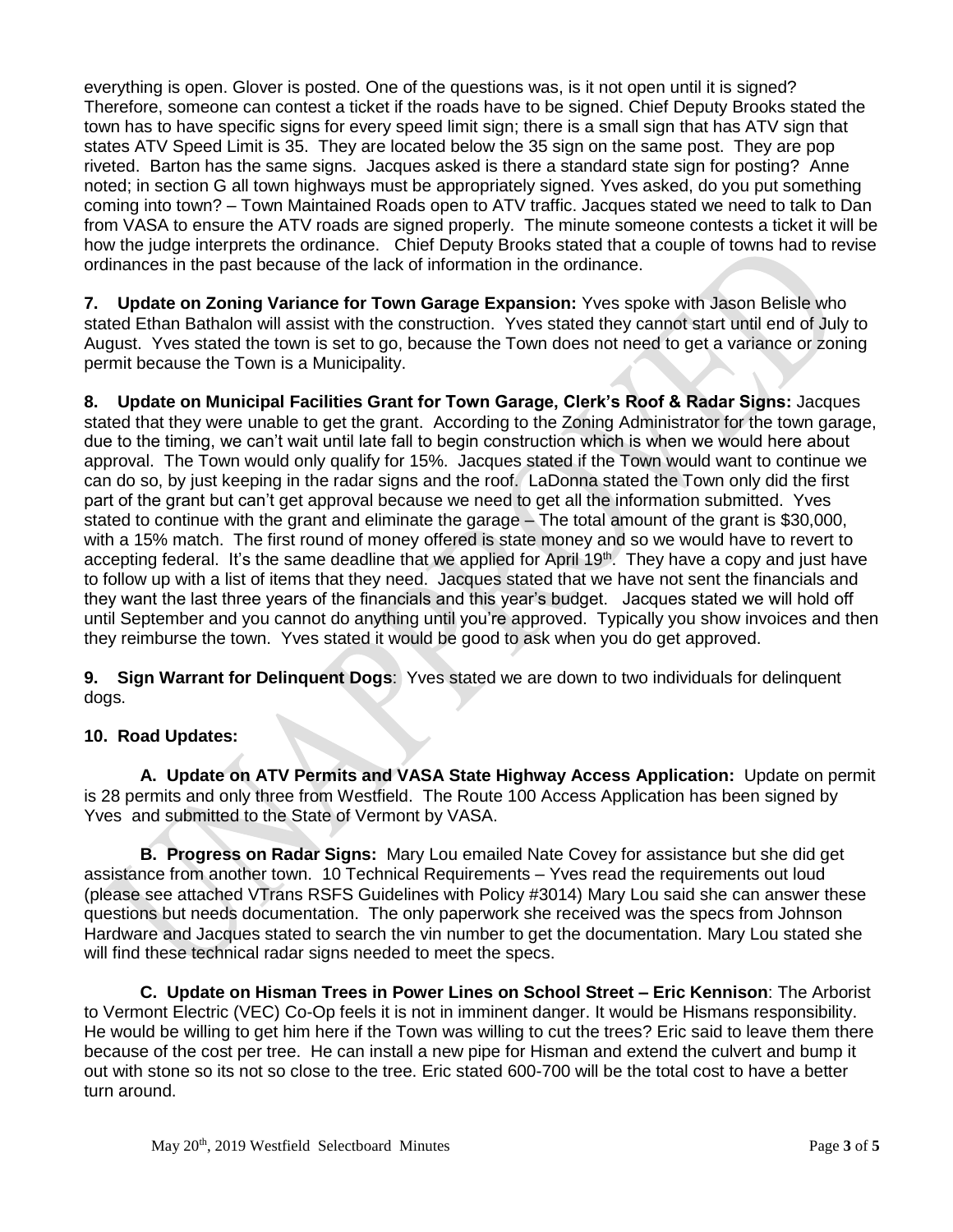**D. Discuss Town Garage Expansion and Road Update:** This article was discussed out of order. See above for Town Garage Expansion, below for Road Update.

Yves stated the town is not doing any tarring – Yves got a complaint at 9 p.m. from Marcel that there is a bump in the road and asked if he can grade it. Yves asked if Eric could fix it. Anne was letting Eric know that the sheriff will be bringing the signs. Eric stated he has a sweeper that they just purchased. No paving and no Balance Rock Road work this year– he has to do basic maintenance – Jacques stated that they spent all of the road money on winter road maintenance. We overspent 60,000 on winter maintenance – it's this year's money but paid last year. Jacques, stated that at town meeting when we pass a budget and an increase and put it into effect right at town meeting – it doesn't start getting paid until fall. If we pass a budget at town meeting then we need to set a date after taxes. If Eric raises his 2% budget and then the town has to raise the taxes that much. Mary Lou will provide Eric a budget. Jacques said we should show Eric the exact number of dollars spent. Jacques also asked what authority the board has to get an approval for an additional rate to the tax rate. Mary Lou stated that she can ask Amber, another town treasurer at Fairfax, if there is a contingency that can be approved by the budget. LaDonna has asked if there is authority to add an additional Local Tax. Mary Lou will check in with Leagues of Cities and Towns and Amber is the treasurer at Fairfax to get answers about adding the contingency.

## **11. Treasurer's Report – Mary Lou Jacobs:**

**A. Approve Warrants for Expenditures Dated 4/17, 4/24, 5/1 and 5/15/19:** Jacques made a motion to approve, Anne seconded. All were in favor.

**B. Financial Update:** Mary Lou reported that there is \$778.79 in the checking account and we received \$4,244.54 from the School and we will have a total of \$5,023.33 in the checking account.In the Edward Jones account it increased by \$2,396.20. The value with Edward Jones is \$199,456.88. Mary Lou school said the tax rate has not been set yet. The municipal tax rate and the school tax rate are currently comingled in our budget. Jacques requested that they need to be separated. Mary Lou can ask Amber to separate it in NEMRC.

**12. Sign Quit Claim Deeds for North Hill Cemetery (Loomis-2 plots & Lyster-1 plot):** Signed by Selectboard.

**13. Hazard Mitigation Plan with Jay:** Yves had discussed it and is in favor of it. Because NVDA is behind on creating hazard and mitigation plan and could possibly do a joint mitigation plan. We share ambulance and fire department in mutual aid. NVDA thinks it is ok. NVDA will write the plan but the Town of Westfield will need to assist. Anne made a motion to ask Bruce Melendy from NVDA to come to the next Selectboard meeting to discuss a joint Hazard Mitigation Plan with Jay. Jacques seconded and the motion passed unanimously.

**14. Local Emergency Management Plan (LEMP):** LaDonna, Jacques, and Anne, filled out the new template last year for LEMP, but the old format was submitted by NVDA to the State. Bruce Melendy from NVDA said not to worry about the deadline, he will come and assist us with the new format...

**15. Act 46-New Vital Records Law – LaDonna Dunn:** When the public requests their birth, death, or marriage certificate they have to fill out an application after July 1, 2019. Only certain family members can get copies of these vital records and after July 1, 2019 must show identification. It is now all digital through the Department of Health.

**16. Recycling Update:** Yves stated the legislature passed a law that they have banned plastic bags and will now charge the consumer 10 cents. The prices of recyclables are not going up. Yves stated he brought down a load of tires to Lyndonville.